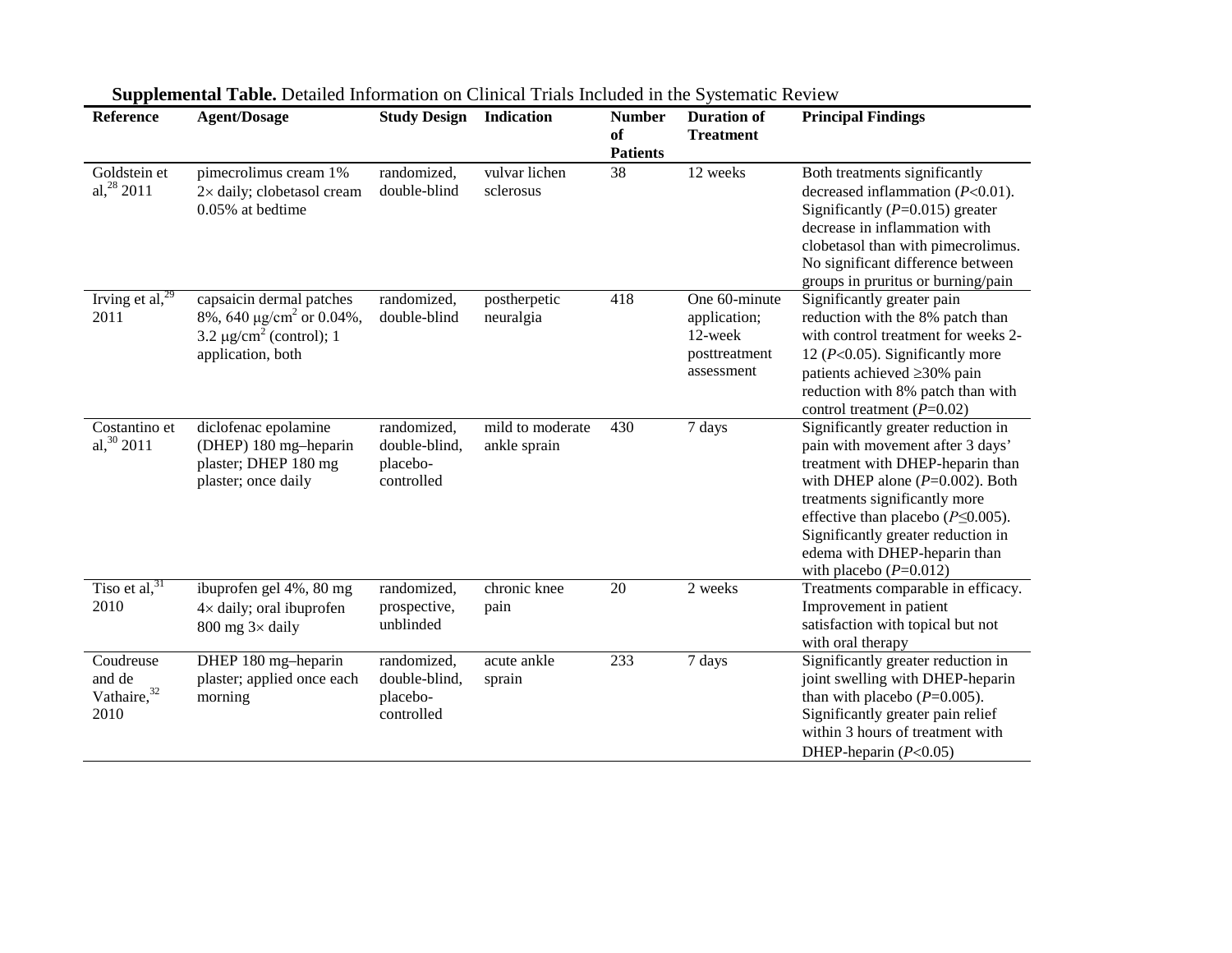| Reference                                           | <b>Agent/Dosage</b>                                                                                                                                                                                                                                                                                                          | <b>Study Design</b>                                                  | Indication                                           | <b>Number</b><br>of<br><b>Patients</b> | <b>Duration of</b><br><b>Treatment</b>                            | <b>Principal Findings</b>                                                                                                                                                                                                                  |
|-----------------------------------------------------|------------------------------------------------------------------------------------------------------------------------------------------------------------------------------------------------------------------------------------------------------------------------------------------------------------------------------|----------------------------------------------------------------------|------------------------------------------------------|----------------------------------------|-------------------------------------------------------------------|--------------------------------------------------------------------------------------------------------------------------------------------------------------------------------------------------------------------------------------------|
| Claeys et $\overline{al}$ , $\overline{33}$<br>2011 | lidocaine $(\leq 250 \text{ mg})$ -<br>prilocaine ( $\leq$ 250 mg)<br>cream, 30 minutes before<br>debridement; nitrous<br>oxide-oxygen mixture<br>(NOOM) inhalation, 3<br>minutes before<br>debridement (9-12 L/min<br>for $\leq 15$ min); each NOOM<br>followed by oxygen<br>inhalation of $3$ L/min for<br>$5 \text{ min}$ | randomized.<br>open-label                                            | debridement of<br>leg ulcers                         | 41                                     | up to 2 weeks<br>(one<br>debridement<br>session per<br>day)       | Significantly less pain in the<br>lidocaine-prilocaine group than in<br>NOOM group $(P<0.001)$                                                                                                                                             |
| Barton et al, $34$<br>2011                          | baclofen 10 mg,<br>amitriptyline HCl 40 mg,<br>and ketamine 20 mg in a<br>pluronic lecithin<br>organogel (BAK-PLO);<br>application of 1 level<br>spoonful $2 \times$ daily                                                                                                                                                   | randomized,<br>double-blind,<br>placebo-<br>controlled               | chemotherapy-<br>induced<br>peripheral<br>neuropathy | 208                                    | 4 weeks                                                           | Greater improvement in sensory<br>$(P=0.053)$ and motor $(P=0.021)$<br>symptoms with BAK-PLO than<br>with placebo                                                                                                                          |
| Cianchetti, 35<br>2010                              | capsaicin jelly 0.1%,<br>$0.05-0.10$ mL per scalp<br>artery; massaged onto<br>scalp in randomized<br>succession with placebo<br>half hour after first<br>application if $\leq 50\%$ pain<br>reduction; if $<$ 50%<br>reduction, alternate jelly<br>not applied                                                               | randomized,<br>single-blind,<br>placebo-<br>controlled,<br>crossover | migraine pain                                        | 23                                     | pain relief<br>measured<br>within 30<br>minutes of<br>application | In the absence of migraine attacks,<br>$>50\%$ reduction in arterial pain in<br>17 patients with capsaicin vs 2<br>with placebo. During mild or<br>moderate attacks, >50%<br>improvement in 11/17 patients on<br>capsaicin vs 1 on placebo |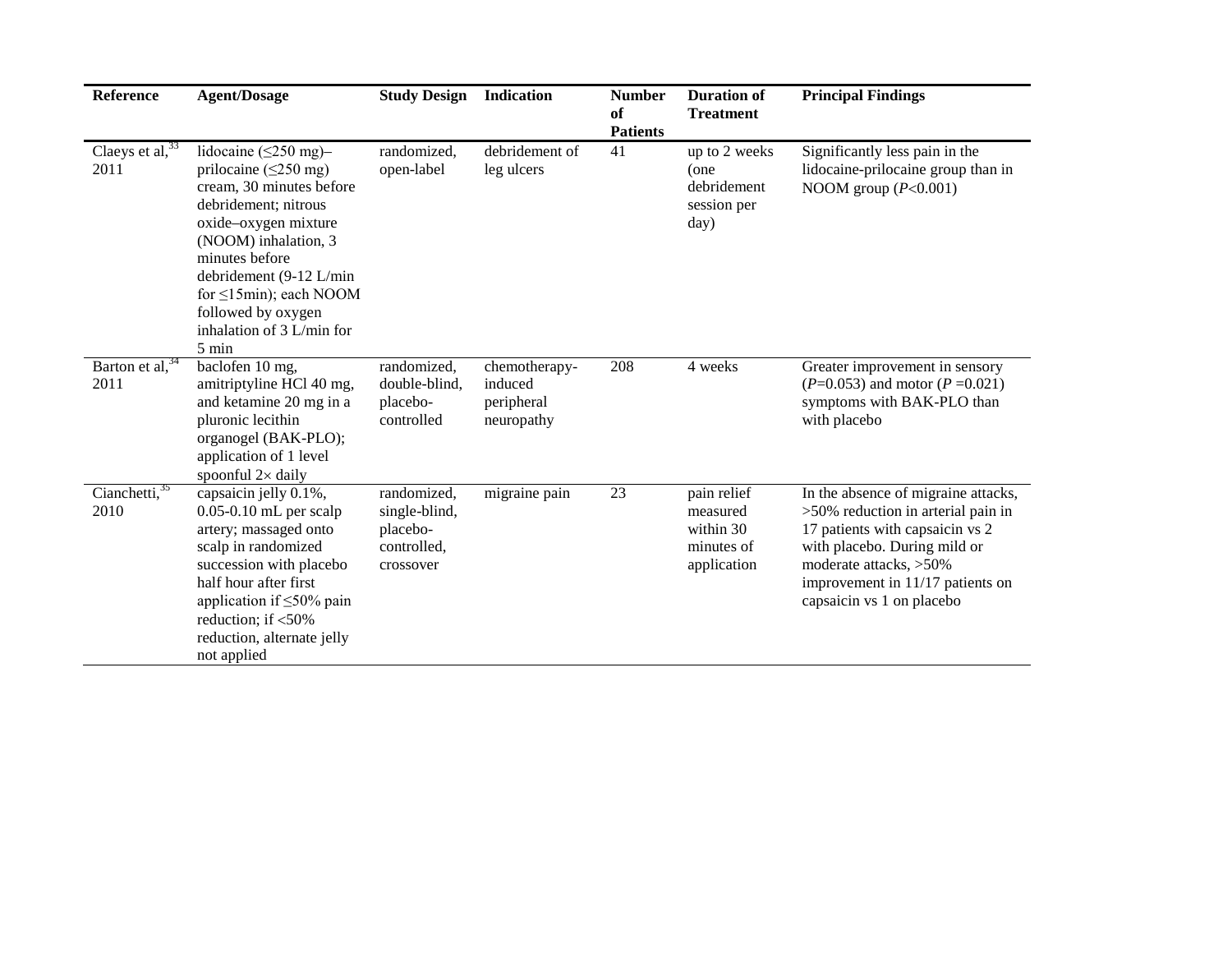| Reference                                        | <b>Agent/Dosage</b>                                                                                                                                                                                                                                                                                                                                                      | <b>Study Design</b>                                                               | Indication                                        | <b>Number</b><br>of<br><b>Patients</b> | <b>Duration of</b><br><b>Treatment</b>                                                                                                                                                                                                                                                                                               | <b>Principal Findings</b>                                                                                                                                                                                                                                                                |
|--------------------------------------------------|--------------------------------------------------------------------------------------------------------------------------------------------------------------------------------------------------------------------------------------------------------------------------------------------------------------------------------------------------------------------------|-----------------------------------------------------------------------------------|---------------------------------------------------|----------------------------------------|--------------------------------------------------------------------------------------------------------------------------------------------------------------------------------------------------------------------------------------------------------------------------------------------------------------------------------------|------------------------------------------------------------------------------------------------------------------------------------------------------------------------------------------------------------------------------------------------------------------------------------------|
| Rehm et<br>al, $36$ <sub>2010</sub>              | lidocaine plaster 5%, 700<br>mg/plaster, $\leq$ 3<br>plasters/day; oral<br>pregabalin 150-600<br>mg/day; both drugs in<br>combination (only<br>received by<br>nonresponders to<br>monotherapy: numerical<br>rating scale, 3 days'<br>previous pain [NRS-3]<br>$>4$ ) during the 8-week<br>combination phase, dosed<br>in the same way as during<br>the monotherapy phase | randomized,<br>open-label,<br>noninferiority<br>study                             | postherpetic<br>neuralgia                         | 98                                     | 12 weeks total;<br>4-week<br>comparison of<br>5% lidocaine<br>plaster with<br>oral<br>pregabalin; 8-<br>week<br>combination<br>phase (patients<br>insufficiently<br>treated during<br>the initial 4<br>weeks [NRS-3<br>>4] received<br>both drugs in<br>combination;<br>patients with<br>NRS-3 $\leq$ 4<br>continued<br>monotherapy) | Lidocaine plaster at least as<br>effective as oral pregabalin in<br>reducing pain, with a faster onset<br>of action and a favorable benefit-<br>risk ratio; combination therapy<br>also effective and well tolerated                                                                     |
| $\overline{\text{M}}$ ueller et<br>al, $37,2010$ | diclofenac sodium patch<br>140 mg $2\times$ daily                                                                                                                                                                                                                                                                                                                        | post hoc<br>analysis of<br>randomized,<br>double-blind,<br>placebo-<br>controlled | acute traumatic<br>sports (soft<br>tissue) injury | 120                                    | 7 days                                                                                                                                                                                                                                                                                                                               | Diclofenac sodium patch<br>consistently more effective than<br>placebo in relieving pain. Greatest<br>group differences after 2 and 3days<br>of treatment $(P<0.001)$                                                                                                                    |
| Backonja et<br>al, $38\ 2010$                    | capsaicin dermal patch<br>$8\%$ , 640 µg/cm <sup>2</sup> , single<br>application; low-<br>concentration capsaicin<br>patch control 0.04%, 3.2<br>$\mu$ g/cm <sup>2</sup> , single application                                                                                                                                                                            | randomized,<br>double-blind,<br>with open-<br>label<br>extension                  | postherpetic<br>neuralgia                         | 44                                     | 48 weeks total;<br>4 weeks<br>double-blind<br>period, up to<br>44 weeks open-<br>label extension                                                                                                                                                                                                                                     | Significantly $(P=0.003)$ greater<br>reduction in pain with capsaicin<br>patch than with control during<br>double-blind period. Efficacy<br>(reduction in NRS scores)<br>maintained during open-label<br>extension (weeks 2-12 and<br>subsequent re-treatment cycles<br>during 48 weeks) |
| Hsieh et al, $39$<br>2010                        | diclofenac sodium patch<br>60 mg $3\times$ daily; menthol<br>(control) patch $3\times$ daily                                                                                                                                                                                                                                                                             | randomized,<br>double-blind,<br>placebo-<br>controlled                            | myofascial pain<br>syndrome                       | 153                                    | 7 days                                                                                                                                                                                                                                                                                                                               | Significant reduction in pain,<br>improvement in function with<br>diclofenac sodium patch vs<br>placebo $(P<0.05)$                                                                                                                                                                       |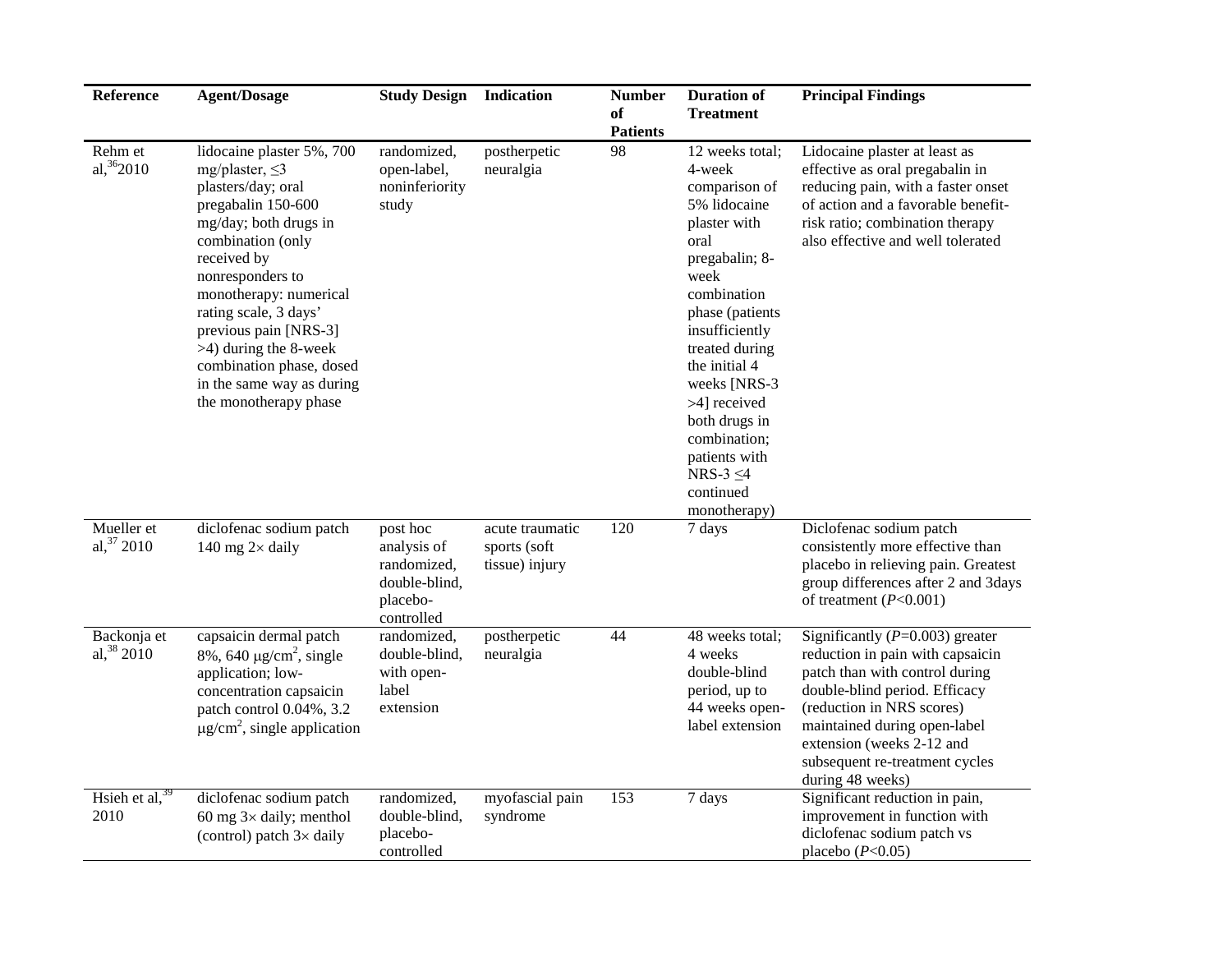| Reference                           | <b>Agent/Dosage</b>                                                                                                        | <b>Study Design</b>                                                  | Indication                                               | <b>Number</b><br>of<br><b>Patients</b>                                               | <b>Duration of</b><br><b>Treatment</b>                                      | <b>Principal Findings</b>                                                                                                                                                                                                                                                                                                                                                                                                                                                                                                                                          |
|-------------------------------------|----------------------------------------------------------------------------------------------------------------------------|----------------------------------------------------------------------|----------------------------------------------------------|--------------------------------------------------------------------------------------|-----------------------------------------------------------------------------|--------------------------------------------------------------------------------------------------------------------------------------------------------------------------------------------------------------------------------------------------------------------------------------------------------------------------------------------------------------------------------------------------------------------------------------------------------------------------------------------------------------------------------------------------------------------|
| Baron et<br>al, $40,2009$           | lidocaine plaster 5%, 700<br>mg/plaster, $\leq 4$<br>plasters/day; oral<br>pregabalin 150-600<br>mg/day                    | randomized,<br>open-label,<br>noninferiority<br>study                | postherpetic<br>neuralgia,<br>diabetic<br>polyneuropathy | 300 (96<br>post<br>herpetic<br>neuralgia<br>, 204<br>diabetic<br>polyneur<br>opathy) | 4 weeks                                                                     | Postherpetic neuralgia: lidocaine<br>plaster more effective than oral<br>pregabalin. Diabetic<br>polyneuropathy: both treatments<br>comparable in efficacy                                                                                                                                                                                                                                                                                                                                                                                                         |
| Binder et al, <sup>41</sup><br>2009 | lidocaine plaster 5%, 700<br>mg/plaster, $\leq$ 3<br>plasters/day                                                          | randomized,<br>double-blind,<br>placebo-<br>controlled               | postherpetic<br>neuralgia                                | 265 (71,<br>double-<br>blind<br>phase)                                               | 8 weeks, open-<br>label run-in<br>phase; 2<br>weeks, double-<br>blind phase | In intent-to-treat population,<br>lidocaine comparable to placebo in<br>the median time to exit from<br>double-blind phase (due to lack of<br>efficacy assessed on intent-to-treat<br>basis). In per-protocol population,<br>median time to exit from double-<br>blind phase significantly longer<br>with lidocaine vs placebo<br>$(P=0.04)$ . Lidocaine improved<br>pain, allodynia, quality of life, and<br>sleep measures. Lidocaine<br>associated with lower incidence of<br>adverse events (AEs; mostly<br>reversible skin reactions) and study<br>withdrawal |
| Baron et al, <sup>42</sup><br>2009  | lidocaine plaster 5%, 700<br>mg/plaster, $\leq 4$<br>plasters/day; oral<br>pregabalin 150-600<br>mg/day                    | randomized,<br>controlled,<br>open-label                             | postherpetic<br>neuralgia,<br>diabetic<br>polyneuropathy | 146 (55<br>post<br>herpetic<br>neuralgia<br>, 91<br>diabetic<br>polyneur<br>opathy)  | 4 weeks                                                                     | Postherpetic neuralgia: greater<br>reduction in pain scores with<br>lidocaine than with pregabalin<br>(63.0% vs 37.5%); diabetic<br>polyneuropathy: group treatments<br>were comparable                                                                                                                                                                                                                                                                                                                                                                            |
| Kanai et al, <sup>43</sup><br>2009  | lidocaine pump spray 8%,<br>optimal dose of $\leq 30$<br>sprays (0.1 mL per spray,<br>30 times) individually<br>determined | randomized,<br>double-blind,<br>placebo-<br>controlled,<br>crossover | posttraumatic<br>peripheral<br>neuropathy                | 31                                                                                   | 14 days (7 days<br>per treatment)                                           | Significant reduction in pain and<br>allodynia with lidocaine spray,<br>compared with placebo $(P<0.01)$                                                                                                                                                                                                                                                                                                                                                                                                                                                           |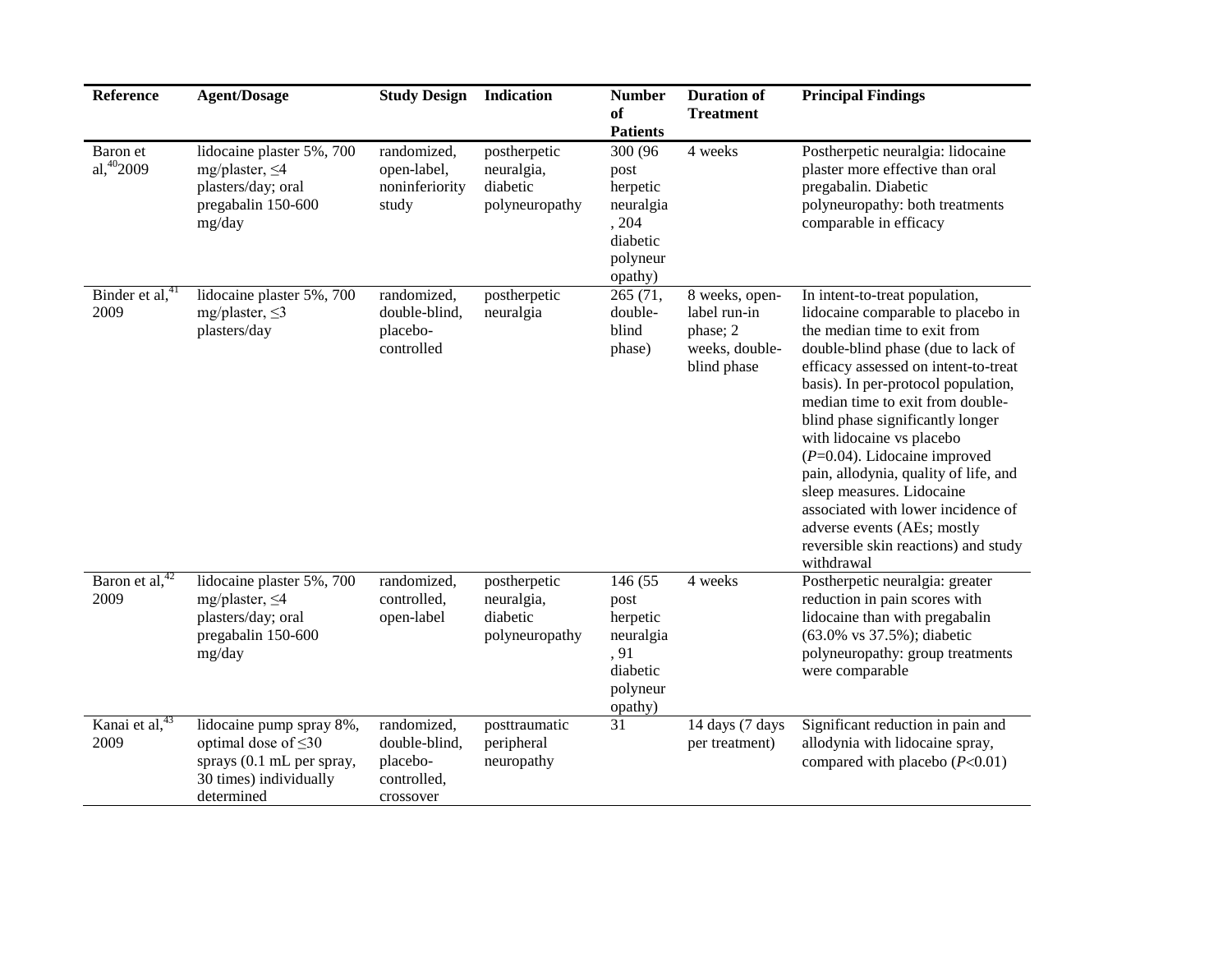| Reference                          | <b>Agent/Dosage</b>                                                                                                                                                                          | <b>Study Design</b>                                                  | Indication                                                          | <b>Number</b><br>оf<br><b>Patients</b> | <b>Duration of</b><br><b>Treatment</b>                                               | <b>Principal Findings</b>                                                                                                                                                                                                                                         |
|------------------------------------|----------------------------------------------------------------------------------------------------------------------------------------------------------------------------------------------|----------------------------------------------------------------------|---------------------------------------------------------------------|----------------------------------------|--------------------------------------------------------------------------------------|-------------------------------------------------------------------------------------------------------------------------------------------------------------------------------------------------------------------------------------------------------------------|
| Paoloni et<br>al, 44 2009          | glyceryl trinitrate patches<br>0.72, 1.44, or 3.6 mg/day                                                                                                                                     | randomized,<br>double-blind,<br>placebo-<br>controlled               | chronic lateral<br>epicondylosis                                    | 154                                    | 8 weeks                                                                              | Significant decrease in elbow pain<br>with 0.72-mg/day dose compared<br>with placebo $(P=0.04)$ ; no other<br>significant differences                                                                                                                             |
| Dualé et<br>$a1, 45$ 2008          | amitriptyline (25, 50, or<br>100 mmol/L) 82.4<br>mg/day; saline (0.9%<br>sodium chloride; control);<br>lidocaine-prilocaine<br>cream 50 mg/50 mg per<br>day (2.5%/2.5%; positive<br>control) | randomized,<br>double-blind,<br>controlled                           | healthy<br>volunteers                                               | $\overline{15}$                        | 1 session; pain<br>sensitivity<br>measured up to<br>24 hours after<br>administration | Significant decreases in heat and<br>cold thresholds with amitriptyline<br>$(P=0.004, P=0.01, respectively)$ vs<br>placebo. Mild and transient (<4<br>hours) increase in tactile and<br>mechanical nociceptive thresholds<br>with amitriptyline                   |
| D'Anchise et<br>al, 46 2007        | diclofenac gel 1.16 g/6-<br>$cm 4\times$ per day; comfrey<br>extract 6-cm ointment<br>layer $4 \times$ daily                                                                                 | randomized,<br>single-blind                                          | acute ankle<br>sprain                                               | 164                                    | 1 week                                                                               | Diclofenac gel inferior in efficacy<br>to comfrey extract                                                                                                                                                                                                         |
| Ho et<br>a1,472008                 | amitriptyline 5% (50<br>mg/mL), 3-5 mL twice<br>daily;<br>lidocaine 5% (50 mg/mL),<br>3-5 mL twice daily                                                                                     | randomized,<br>double-blind,<br>placebo-<br>controlled,<br>crossover | neuropathic pain<br>(postsurgical,<br>postherpetic, or<br>diabetic) | 35                                     | 1 week each<br>treatment                                                             | Decreased pain intensity scores<br>$(P=0.013)$ , but minimal clinical<br>improvement, with lidocaine vs<br>amitriptyline. No significant effect<br>with amitriptyline; no significant<br>difference between lidocaine and<br>placebo                              |
| Paoloni and<br>Murrell, 48<br>2007 | glyceryl trinitrate patch<br>$1.25 - 5$ mg/day,<br>application duration<br>varied (8 hour/day to<br>continuous)                                                                              | randomized,<br>double blind,<br>placebo-<br>controlled               | chronic<br>noninsertional<br>Achilles<br>tendinopathy               | 52                                     | follow-up at 3<br>years of<br>previous<br>6-month study                              | Significantly less Achilles tendon<br>tenderness ( $P=0.03$ ) and more<br>improvement in symptoms<br>$(P=0.04)$ with glyceryl trinitrate vs<br>placebo.<br>More patients (88%) asymptomatic<br>after glyceryl trinitrate than after<br>rehabilitation alone (67%) |
| Gorouhi et<br>al, 49 2007          | pimecrolimus cream 1%<br>$4\times$ daily; triamcinolone<br>acetonide paste 0.1% 4×<br>daily                                                                                                  | randomized,<br>single-blind                                          | oral lichen<br>planus                                               | 40                                     | 2 months                                                                             | No significant difference in<br>efficacy between pimecrolimus<br>and triamcinolone acetonide; both<br>showed significant improvement in<br>all efficacy endpoints $(P<0.05)$                                                                                      |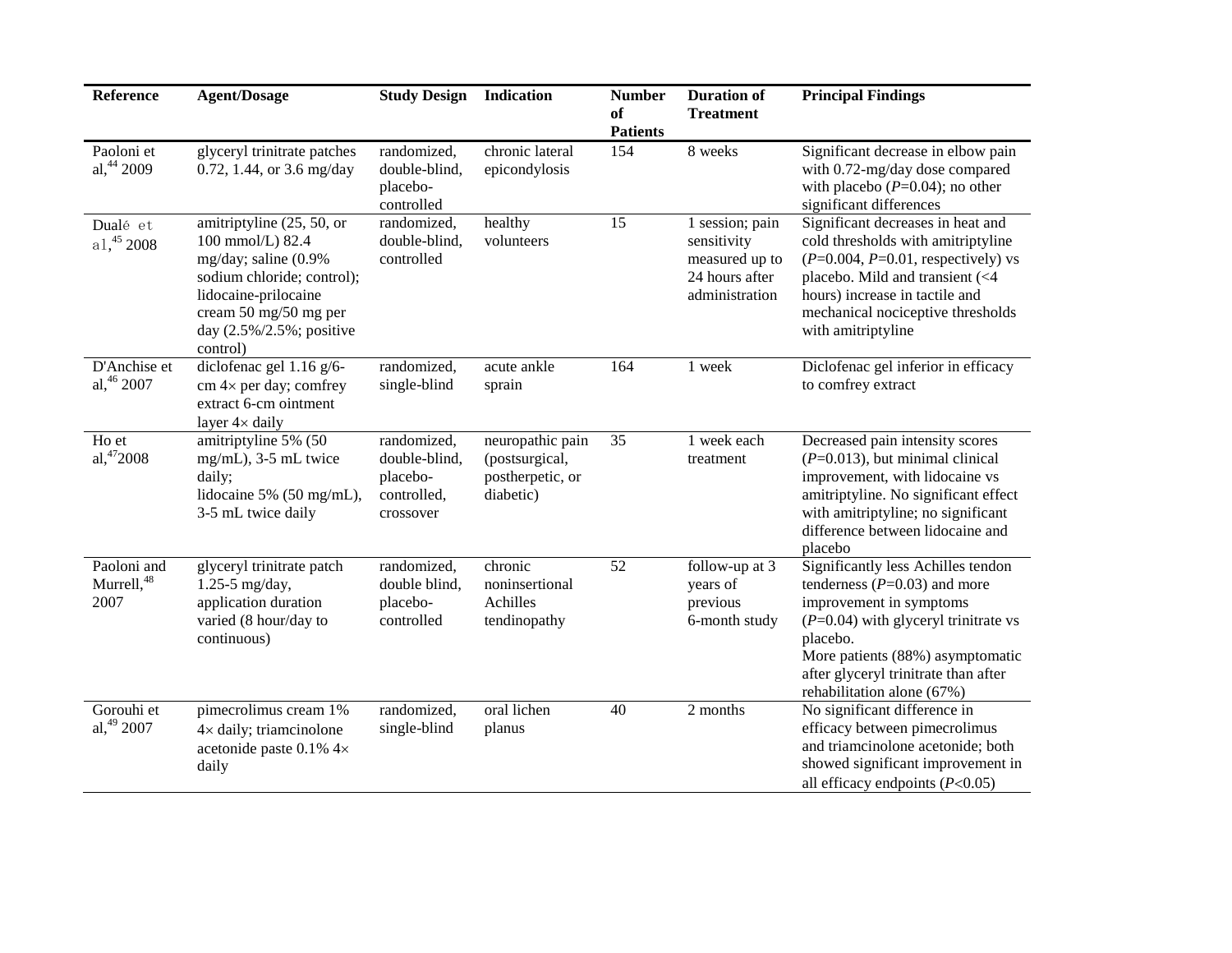| Reference                    | <b>Agent/Dosage</b>                                                                                                                                                                                         | <b>Study Design</b>                                                       | Indication                                                                            | <b>Number</b><br>of<br><b>Patients</b> | <b>Duration of</b><br><b>Treatment</b>                                                                         | <b>Principal Findings</b>                                                                                                                                                                                                                                                                                              |
|------------------------------|-------------------------------------------------------------------------------------------------------------------------------------------------------------------------------------------------------------|---------------------------------------------------------------------------|---------------------------------------------------------------------------------------|----------------------------------------|----------------------------------------------------------------------------------------------------------------|------------------------------------------------------------------------------------------------------------------------------------------------------------------------------------------------------------------------------------------------------------------------------------------------------------------------|
| Welling, $50$<br>2007        | 15 g IntraSite <sup>b</sup> gel plus 10<br>mg/mL morphine<br>sulphate; 15 g IntraSite<br>gel plus 1 mL sterile<br>water; conventional<br>Jelonet <sup>c</sup> dressing<br>(control); 1 application,<br>each | randomized,<br>double-blind,<br>placebo-<br>controlled                    | minor superficial<br>burns                                                            | 49                                     | 1 application in<br>emergency<br>department;<br>pain measured<br>at 2, 6, and 12<br>hours after<br>application | Topical morphine showed the<br>greatest decrease in pain scores<br>$(>20$ mm on a 100-mm scale) on 2<br>consecutive time assessments (2)<br>and 6 hours). Patients on morphine<br>gel required more supplementary<br>analgesia than those receiving<br>placebo gel or Jelonet dressings                                |
| Sibbald et<br>al, 51 2007    | ibuprofen foam dressing<br>50 mg, 1 application                                                                                                                                                             | pilot, open,<br>comparative<br>and<br>prospective<br>block-<br>randomized | painful venous<br>leg ulcers                                                          | 24                                     | 1 application;<br>patients rated<br>pain intensity<br>during 1 week                                            | Significant reduction in pain with<br>ibuprofen foam dressing,<br>compared with local best practice<br>$(P<0.05)$ (eg, moist<br>healing/antimicrobial/anti-<br>inflammatory dressings)                                                                                                                                 |
| Gottrup et<br>al, 52 2007    | adhesive ibuprofen foam<br>dressing 112.5 mg; foam<br>nonadhesive dressing<br>alone; dressings were<br>changed every 48 hours to<br>ensure uniform<br>absorption/retention                                  | randomized,<br>double-blind,<br>placebo-<br>controlled                    | painful venous<br>leg ulcers                                                          | 122                                    | 6 weeks                                                                                                        | Significantly greater pain relief<br>with ibuprofen foam than with<br>control dressing $(P<0.05)$ during<br>the first 5 days (primary endpoint)                                                                                                                                                                        |
| Lee et al, $53$<br>2007      | capsaicin cream 0.075%,<br>$40 \mu L$ (a 6-mm strip of<br>capsaicin cream) $4 \times$ daily                                                                                                                 | open-label                                                                | healthy<br>volunteers;<br>experimental,<br>evoked pain<br>(mechanical,<br>heat, cold) | $20\,$                                 | 2 weeks                                                                                                        | Capsaicin decreased facial<br>sensitization to mechanical, heat,<br>and cold pain. No effect on<br>normal, nonpainful stimuli.<br>Burning sensation after capsaicin<br>application to the face decreased<br>with continuing treatment                                                                                  |
| Esparza et<br>al, $54\,2007$ | diclofenac gel 2-4 g $3\times$<br>daily; ketoprofen<br>transdermal delivery<br>system patch 100 mg once<br>daily                                                                                            | randomized,<br>open-label                                                 | sports-related<br>soft tissue<br>injuries                                             | 223                                    | $7-14$ days                                                                                                    | Ketoprofen comparable in efficacy<br>(noninferior) to diclofenac in<br>reduction of baseline pain during<br>daily activities. Significantly<br>higher cure rate with ketoprofen<br>than with diclofenac $(P=0.004)$ .<br>Significantly higher patient ratings<br>on treatment comfort with<br>ketoprofen ( $P=0.001$ ) |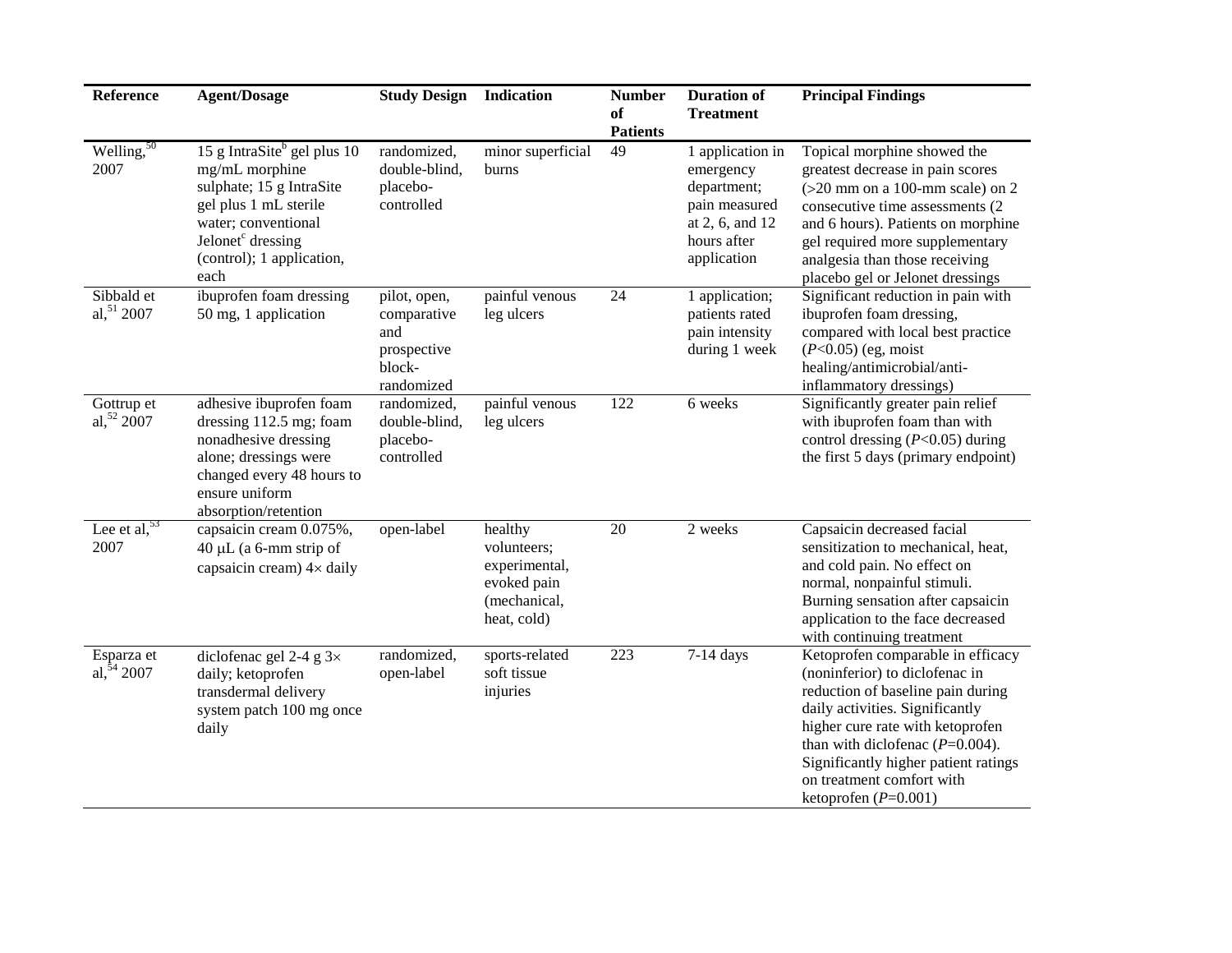| Reference                                | <b>Agent/Dosage</b>                                                                                                                              | <b>Study Design</b>                                                  | Indication                                     | <b>Number</b><br>оf<br><b>Patients</b> | <b>Duration of</b><br><b>Treatment</b>                                           | <b>Principal Findings</b>                                                                                                                                                                                                                                                                           |
|------------------------------------------|--------------------------------------------------------------------------------------------------------------------------------------------------|----------------------------------------------------------------------|------------------------------------------------|----------------------------------------|----------------------------------------------------------------------------------|-----------------------------------------------------------------------------------------------------------------------------------------------------------------------------------------------------------------------------------------------------------------------------------------------------|
| Jensen et<br>al, $552006$                | lidocaine patch $5\%$ , 700<br>mg/patch, $\leq$ 3 patches/day;<br>single injection of 0.5 mL<br>lidocaine 1% plus<br>methylprednisolone 40<br>mg | randomized,<br>open-label                                            | carpal tunnel<br>syndrome                      | 40                                     | 4 weeks                                                                          | Lidocaine patch (daily application)<br>comparable in efficacy to single<br>injection of lidocaine plus<br>methylprednisolone                                                                                                                                                                        |
| Pöyhiä and<br>Vainio <sup>56</sup> 2006  | ketamine gel 50 mg/mL, 1<br>mL rubbed into forearm<br>10 minutes prior to<br>capsaicin injection                                                 | randomized,<br>double-blind,<br>placebo-<br>controlled,<br>crossover | healthy<br>volunteers;<br>experimental<br>pain | 9                                      | 1 application/<br>injection; pain<br>measured up to<br>1 hour after<br>injection | No effect of ketamine on<br>immediate burning pain after<br>capsaicin administration.<br>Significant ( $P<0.05$ ) decrease in<br>intensity and unpleasantness of<br>mechanical hyperalgesia with<br>ketamine, compared with placebo.<br>No evidence of tactile allodynia or<br>thermal hyperalgesia |
| Predel et al, $\frac{57}{6}$<br>2005     | diclofenac gel with<br>diethylamine salt 1.16 g<br>4× daily; comfrey extract<br>6-cm ointment layer $4\times$<br>daily                           | randomized,<br>single-blind,<br>noninferiority                       | acute ankle<br>sprain                          | 164                                    | 7 days                                                                           | Comfrey extract comparable in<br>efficacy (noninferior) to diclofenac<br>gel in decreasing pain upon<br>pressure to injured joint                                                                                                                                                                   |
| Baer et<br>al, 582005                    | diclofenac solution $\sim$ 1.3<br>mL (40 drops) $4\times$ daily                                                                                  | randomized,<br>double-blind,<br>vehicle-<br>controlled               | osteoarthritis of<br>the knee                  | 216                                    | 6 weeks                                                                          | Significant improvements in pain<br>$(P=0.003)$ , physical function<br>$(P=0.001)$ , and stiffness $(P=0.002)$<br>with diclofenac topical solution vs<br>control                                                                                                                                    |
| Lynch et al, $\frac{59}{9}$<br>2005      | amitriptyline 2% cream, 4<br>mL $3\times$ daily; ketamine<br>1% cream, 4 mL $3 \times$ daily;<br>both products in<br>combination                 | randomized,<br>double-blind,<br>placebo-<br>controlled               | neuropathic pain<br>(various<br>etiologies)    | 92                                     | 3 weeks                                                                          | No significant difference in<br>efficacy between treatments                                                                                                                                                                                                                                         |
| Vernassiere<br>et al, <sup>60</sup> 2005 | IntraSite <sup>b</sup> gel plus<br>morphine HCl 10 mg<br>once daily                                                                              | randomized,<br>double-blind,<br>placebo-<br>controlled               | chronic skin<br>ulcers                         | $\overline{18}$                        | 5 days                                                                           | No significant difference in pain<br>reduction between morphine and<br>placebo gels                                                                                                                                                                                                                 |
| Di Rienzo et<br>al, $61$ 2004            | diclofenac solution 16<br>mg/mL (10 drops) $4\times$<br>daily; oral diclofenac 50<br>$mg$ 2 $\times$ daily                                       | randomized,<br>open-label                                            | Temporo-<br>mandibular joint<br>dysfunction    | 36                                     | 2 weeks                                                                          | No significant difference in<br>efficacy between topical and oral<br>diclofenac. Better tolerability with<br>topical diclofenac (lack of<br>systemic AEs)                                                                                                                                           |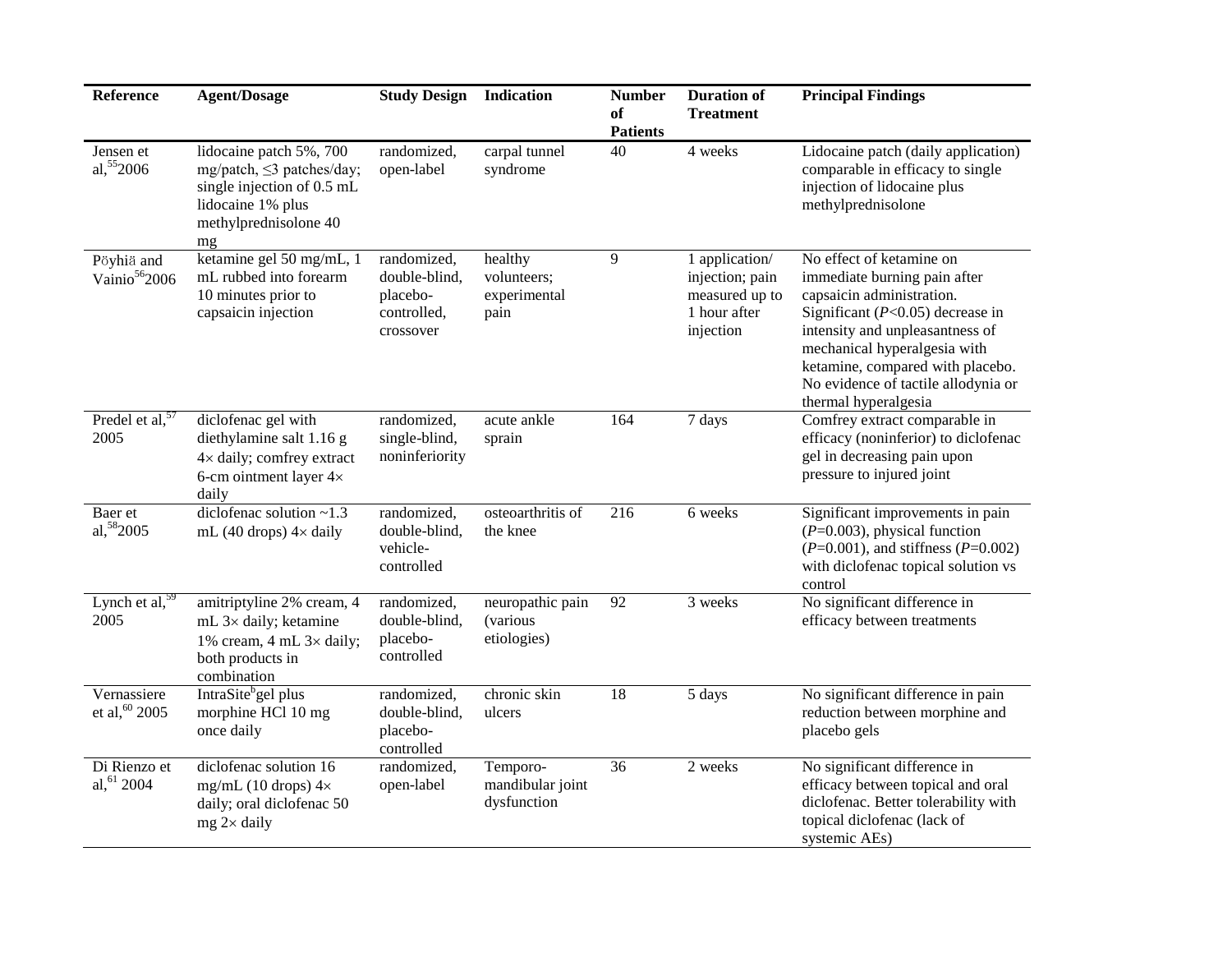| Reference                  | <b>Agent/Dosage</b>                                                                                                                                                                       | <b>Study Design</b>                                          | <b>Indication</b>                                 | <b>Number</b><br>of<br><b>Patients</b> | <b>Duration of</b><br><b>Treatment</b>                                                                                                          | <b>Principal Findings</b>                                                                                                                                                                                                                                  |
|----------------------------|-------------------------------------------------------------------------------------------------------------------------------------------------------------------------------------------|--------------------------------------------------------------|---------------------------------------------------|----------------------------------------|-------------------------------------------------------------------------------------------------------------------------------------------------|------------------------------------------------------------------------------------------------------------------------------------------------------------------------------------------------------------------------------------------------------------|
| Myrer et al, $62$<br>2004  | Joint-Ritis <sup>d</sup> ~2 mL $3\times$<br>daily                                                                                                                                         | randomized,<br>double-blind,<br>placebo-<br>controlled       | chronic knee<br>pain                              | 43                                     | 5 weeks                                                                                                                                         | No significant difference in pain<br>reduction between active treatment<br>and placebo (both patient groups<br>experienced pain reduction,<br>significant for all 3 pain scale<br>scores $[P<0.05]$                                                        |
| Predel et al, $63$<br>2004 | diclofenac sodium patch<br>140 mg $2\times$ daily                                                                                                                                         | randomized,<br>double-blind,<br>placebo-<br>controlled       | traumatic blunt<br>soft tissue<br>injuries        | 120                                    | 7 days                                                                                                                                          | Significant decrease in tenderness<br>during first 3 days with diclofenac<br>patch, compared with placebo<br>( $P<0.001$ ). Significantly ( $P<$<br>0.001) shorter time to resolution of<br>pain with diclofenac, compared<br>with placebo                 |
| Kucera et<br>al, 64 2003   | Sportino Acute Spray <sup>e</sup><br>200 µL; active<br>components of Sportino<br>separately: ethanol 70%,<br>200 μL; arnica 200 μL;<br>hydroxyethyl salicylate<br>200 µL; all single dose | randomized,<br>single-blind,<br>placebo-<br>controlled       | healthy<br>volunteers<br>(experimental<br>pain)   | 40                                     | single dose of<br>each treatment<br>and placebo<br>(8-day washout<br>between 2<br>treatment<br>periods)                                         | Combination of active agents<br>showed significantly greater<br>analgesic effects than individual<br>agents $(P<0.05)$                                                                                                                                     |
| Meier et al, $65$<br>2003  | lidocaine patch 5%, 700<br>mg/patch, ≤4 patches for<br>12 hours/day                                                                                                                       | randomized,<br>placebo-<br>controlled,<br>2-way<br>crossover | focal peripheral<br>neuropathic pain<br>syndromes | 40                                     | 2 weeks<br>separated by a<br>1-week<br>washout period<br>$(2$ -week<br>washout for<br>patients<br>without<br>returning<br>pretreatment<br>pain) | As add-on therapy to current<br>medication, lidocaine produced<br>significant reductions in<br>continuous pain ( $P=0.017$ ) and<br>allodynia ( $P=0.023$ ) within 8 hours<br>of first application, with continued<br>efficacy ( $P=0.018$ ) during 7 days |
| Carneiro et<br>al, 66 2002 | phenytoin (dosage not<br>reported); silver<br>sulfadiazine/chlorhexidine<br>(dosage not reported)                                                                                         | randomized,<br>controlled                                    | superficial<br>dermal burn<br>injuries            | 64                                     | $\leq$ 2 weeks (until<br>complete<br>wound healing<br>or granulation<br>of tissue ready<br>for grafting)                                        | Significant decrease in wound pain<br>with phenytoin, compared with<br>silver sulfadiazine/chlorhexidine<br>(P<0.01)                                                                                                                                       |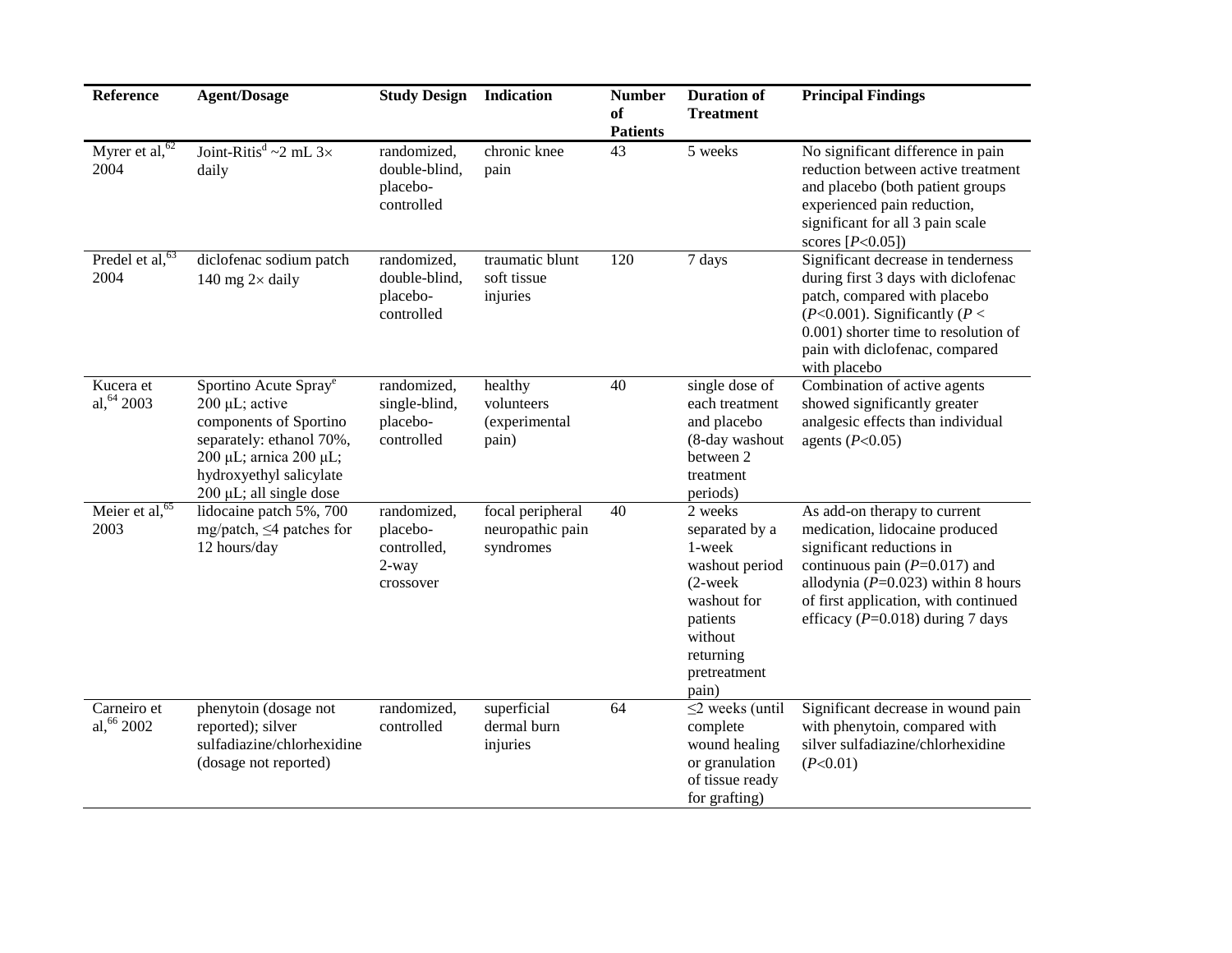| Reference                                       | <b>Agent/Dosage</b>                                                                                                                                                | <b>Study Design Indication</b>                                                                                                                                           |                                                 | <b>Number</b>         | <b>Duration of</b>                                                                                                                              | <b>Principal Findings</b>                                                                                                                                                                                                                                                                        |
|-------------------------------------------------|--------------------------------------------------------------------------------------------------------------------------------------------------------------------|--------------------------------------------------------------------------------------------------------------------------------------------------------------------------|-------------------------------------------------|-----------------------|-------------------------------------------------------------------------------------------------------------------------------------------------|--------------------------------------------------------------------------------------------------------------------------------------------------------------------------------------------------------------------------------------------------------------------------------------------------|
|                                                 |                                                                                                                                                                    |                                                                                                                                                                          |                                                 | of<br><b>Patients</b> | <b>Treatment</b>                                                                                                                                |                                                                                                                                                                                                                                                                                                  |
| Lynch et al, $67$<br>2003                       | amitriptyline cream 1%, 5<br>mL; ketamine cream<br>$0.5\%$ , 5 mL; both<br>products in combination,<br>5 mL; placebo (vehicle)                                     | randomized,<br>double-blind.<br>placebo-<br>controlled,<br>4-way<br>crossover for<br>all treatments,<br>with open-<br>label<br>extension<br>treatment for<br>combination | neuropathic pain                                | 20                    | 2 days for<br>crossover<br>phase followed<br>by 7 days for<br>open-label<br>phase                                                               | Double-blind phase: no significant<br>difference in pain relief between<br>active treatments and placebo.<br>Open-label phase: combination<br>treatment showed significant<br>improvement in all pain relief<br>scores ( $P<0.05$ ), except pain<br>intensity ( $P<0.08$ ), vs placebo           |
| Gerner et al <sup>68</sup><br>2003              | amitriptyline 0, 50, or 100<br>mmol/mL, 1 application                                                                                                              | randomized,<br>double-blind,<br>placebo-<br>controlled                                                                                                                   | healthy<br>volunteers<br>(experimental<br>pain) | 14                    | 1-hour<br>application of<br>medicated<br>dressing; pain<br>measured 1<br>hour after<br>dressing<br>removal and<br>each hour for<br>next 7 hours | Significantly greater analgesic<br>effect with amitriptyline (50 or 100<br>mmol/L) vs placebo or 10 mmol/L<br>(both, $P<0.05$ ); no significant<br>difference between placebo and 10<br>mmol/L or between 50 and 100<br>mmol/L                                                                   |
| Hwang et<br>al, $69$ 2003                       | glyceryl trinitrate<br>ointment 0.2%, 20 g<br>during 3-week treatment<br>period                                                                                    | randomized,<br>double-blind,<br>placebo-<br>controlled                                                                                                                   | Posthemorrhoid-<br>ectomy pain                  | 110                   | 3 weeks                                                                                                                                         | Significant reduction in pain scores<br>$(P<0.001)$ and increase in wound<br>healing rates $(P=0.002)$ with<br>glyceryl trinitrate vs placebo                                                                                                                                                    |
| Carneiro and<br>Nyawawa, <sup>70</sup> 2<br>003 | phenytoin (dosage not<br>reported); Edinburgh<br>University solution of<br>lime (dosage not reported)                                                              | randomized,<br>controlled                                                                                                                                                | chronic leg<br>ulcers                           | 102                   | $\leq$ 4 weeks (until<br>complete<br>wound healing<br>or granulation<br>of tissue ready<br>for grafting)                                        | Significant ( $P<0.05$ ) reduction in<br>pain with phenytoin on day 7 (in<br>all patients) and on day 14 (in<br>patients with severe pain)<br>$(P<0.01)$ . Significant clearance of<br>ulcer discharge with phenytoin on<br>days 7 and 14 ( $P<0.05$ ). Improved<br>wound healing with phenytoin |
| Whitefield et<br>al, $71$ 2002                  | ibuprofen gel 5%,<br>(amount not reported), 1x<br>daily plus placebo tablet,<br>3x daily; placebo gel, 1x<br>daily plus oral ibuprofen<br>400 mg, $3 \times$ daily | randomized,<br>double-blind,<br>double-<br>dummy                                                                                                                         | acute soft tissue<br>injuries                   | 100                   | $\geq$ 7 days                                                                                                                                   | No significant differences between<br>treatments in any efficacy<br>measures                                                                                                                                                                                                                     |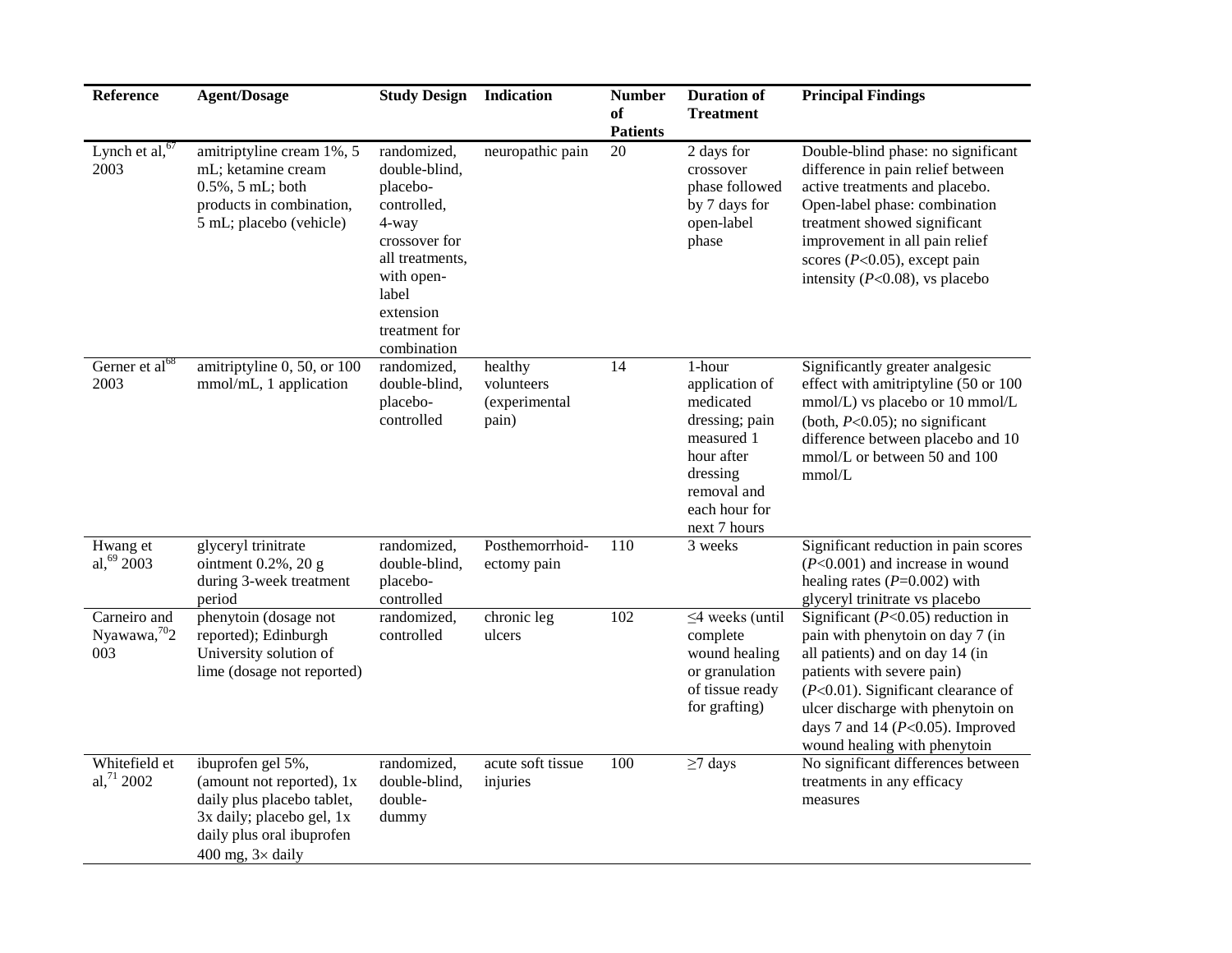| Reference                                 | <b>Agent/Dosage</b>                                                                                                                                                                                     | <b>Study Design</b>                                                  | Indication                                                                                         | <b>Number</b><br>of<br><b>Patients</b> | <b>Duration of</b><br><b>Treatment</b>                                                  | <b>Principal Findings</b>                                                                                                                                                                                                          |
|-------------------------------------------|---------------------------------------------------------------------------------------------------------------------------------------------------------------------------------------------------------|----------------------------------------------------------------------|----------------------------------------------------------------------------------------------------|----------------------------------------|-----------------------------------------------------------------------------------------|------------------------------------------------------------------------------------------------------------------------------------------------------------------------------------------------------------------------------------|
| Balakrishnan<br>et al, <sup>72</sup> 2001 | acetylsalicylic acid (ASA)<br>75 mg ASA/mL of<br>moisturizer, 5-10 mL $3\times$<br>daily; oral ASA 375-750<br>$mg$ 3× daily                                                                             | randomized,<br>open-label                                            | acute herpetic<br>neuralgia                                                                        | 30                                     | 3 weeks                                                                                 | Topical ASA superior to oral ASA<br>in relieving pain associated with<br>acute herpetic neuralgia $(P<0.001)$                                                                                                                      |
| McCleane <sup>73</sup><br>2000            | doxepin HCl 3.3%<br>(dosage not reported);<br>capsaicin 0.025% (dosage<br>not reported); both<br>products in combination;<br>each cream applied equal<br>to size of a grain of rice<br>$3 \times$ daily | randomized,<br>double-blind,<br>placebo-<br>controlled               | chronic<br>neuropathic pain                                                                        | 200                                    | 4 weeks                                                                                 | Each treatment significantly more<br>effective than placebo in pain<br>reduction (for all, $P<0.001$ ). No<br>significant difference in efficacy<br>among the 3 treatments, but fastest<br>analgesia with the combination<br>cream |
| Galer et al, $74$<br>2000                 | diclofenac epolamine<br>1.3% patch $2 \times$ daily                                                                                                                                                     | randomized,<br>double-blind,<br>placebo-<br>controlled               | minor sports<br>injuries                                                                           | 222                                    | 2 weeks                                                                                 | Significantly greater pain relief<br>with diclofenac patch than with<br>placebo on days $3 (P=0.036)$ and<br>14 ( $P=0.048$ ). No significant group<br>differences in safety/tolerability                                          |
| Paice et al, <sup>75</sup><br>2000        | capsaicin cream 0.075%<br>$4\times$ daily (amount of<br>cream not reported)                                                                                                                             | randomized,<br>double-blind,<br>controlled                           | human immuno-<br>deficiency virus-<br>associated distal<br>symmetrical<br>peripheral<br>neuropathy | 26                                     | 4 weeks                                                                                 | Significantly higher pain scores<br>with capsaicin than with placebo at<br>week $1 (P=0.042)$ . Significantly<br>higher study discontinuation rate<br>with capsaicin than with vehicle<br>$(P=0.014)$                              |
| Sjölund et<br>al, $76$ 1999               | adenosine 60 µg/kg/min;<br>intravenous infusion for<br>60 or 120 minutes,<br>starting 15 minutes before<br>induction of chemical<br>(forearm) or thermal<br>(lower leg) burn,<br>respectively           | randomized,<br>double-blind,<br>placebo-<br>controlled,<br>crossover | healthy<br>volunteers                                                                              | 10                                     | 1-2 weeks<br>between<br>experimental<br>sessions<br>(adenosine or<br>placebo)           | Adenosine significantly reduced<br>area of secondary hyperalgesia vs<br>placebo $(P<0.05)$                                                                                                                                         |
| Hadley et<br>al, $^{77}$ 1998             | quaternary ammonium 27<br>emulsion (dose not<br>reported) $4 \times$ daily                                                                                                                              | randomized,<br>double-blind,<br>placebo-<br>controlled,<br>crossover | chronic pain<br>associated with<br>arthritis,<br>tendinitis, or<br>bursitis                        | 100                                    | 2 weeks per<br>treatment;<br>1-week<br>washout period<br>between each<br>2-week session | Temporary pain relief with test<br>compound                                                                                                                                                                                        |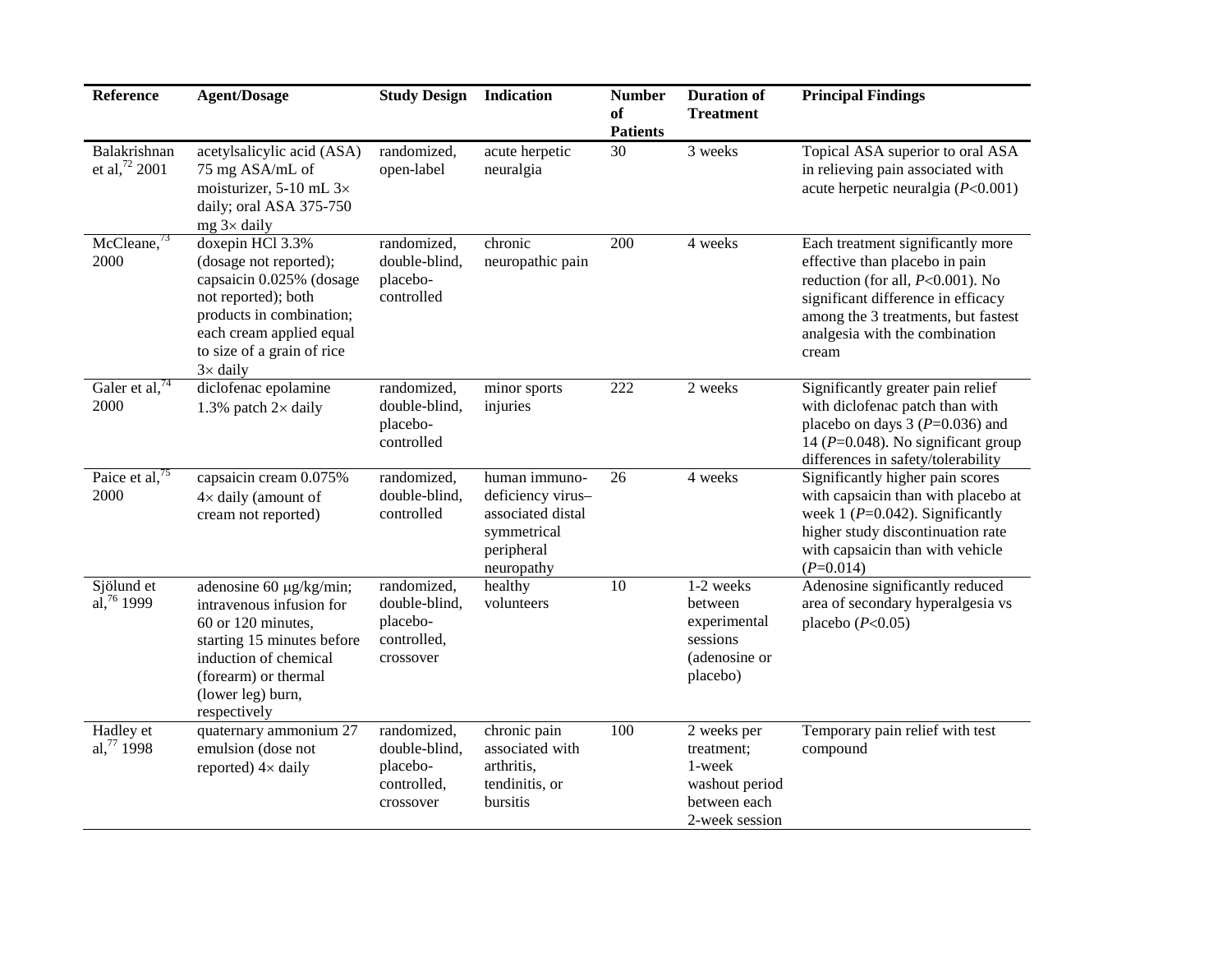| Reference                           | <b>Agent/Dosage</b>                                                                                                                       | <b>Study Design</b>                                                  | Indication                                                | <b>Number</b><br>of<br><b>Patients</b> | <b>Duration of</b><br><b>Treatment</b>                                                                                                | <b>Principal Findings</b>                                                                                                                                                                                                                                                                                                                                                                                             |
|-------------------------------------|-------------------------------------------------------------------------------------------------------------------------------------------|----------------------------------------------------------------------|-----------------------------------------------------------|----------------------------------------|---------------------------------------------------------------------------------------------------------------------------------------|-----------------------------------------------------------------------------------------------------------------------------------------------------------------------------------------------------------------------------------------------------------------------------------------------------------------------------------------------------------------------------------------------------------------------|
| Bareggi et<br>al, $78$ 1998         | ASA 750 mg crushed into<br>powder in diethyl ether 20<br>mL (ADE) for topical<br>application; oral ASA 500<br>mg; single dose, each       | randomized,<br>single-blind,<br>crossover                            | acute herpetic<br>neuralgia,<br>postherpetic<br>neuralgia | 19                                     | 1-week<br>washout<br>between single<br>doses of each<br>agent; pain<br>measured<br>1 hour after<br>administration                     | Rapid analgesic effect after topical<br>application, but not after oral<br>dosing. Greater pain relief with<br>ADE vs oral ASA (82.6% vs<br>15.4% decrease in visual analog<br>scale scores). Skin concentrations<br>of ASA 80- to 100-fold higher<br>after topical administration than<br>after oral treatment                                                                                                       |
| Svensson et<br>al, $79$ 1997        | ibuprofen gel 5%, 2 g $3\times$<br>daily; oral ibuprofen 400<br>$mg$ 3× daily                                                             | randomized,<br>double-blind,<br>placebo-<br>controlled,<br>crossover | postexercise jaw<br>muscle stiffness                      | 10                                     | 3 days<br>postexercise<br>period<br>following each<br>exercise bout<br>(5-minute jaw<br>exercise, 3<br>bouts separated<br>by 2 weeks) | Significantly higher pressure pain<br>thresholds after topical ibuprofen<br>than after oral ibuprofen or<br>placebo $(P<0.05)$                                                                                                                                                                                                                                                                                        |
| Burnham et<br>al, 80 1998           | diclofenac 2% in pluronic<br>lecithin liposomal<br>organogel $3 \times$ daily                                                             | randomized,<br>double-blind,<br>placebo-<br>controlled,<br>crossover | lateral<br>epicondylitis                                  | 14                                     | 1 week per<br>treatment,<br>1-week<br>washout<br>between<br>treatments                                                                | Significantly less pain $(P=0.007)$<br>and greater wrist extension<br>strength $(P=0.03)$ with diclofenac<br>than with placebo                                                                                                                                                                                                                                                                                        |
| Patel and<br>Leswell, $81$ 199<br>6 | ketoprofen gel 2.5%, 4-5<br>$g$ 3× daily; piroxicam gel<br>$0.5\%$ , 1 g $3\times$ daily;<br>diclofenac gel 1%, 2-4 g<br>$3 \times$ daily | randomized,<br>open-label                                            | acute soft tissue<br>injuries                             | 1575                                   | 5 days                                                                                                                                | Ketoprofen gel significantly better<br>than piroxicam gel in physician<br>global assessment of treatment<br>response ( $P<0.001$ ), improvement<br>in stiffness $(P=0.013)$ , restriction<br>of mobility ( $P=0.006$ ), and pain<br>with pressure $(P=0.02)$ or<br>movement ( $P=0.01$ ). Greater<br>proportion of patients rated their<br>injury "greatly improved" with<br>ketoprofen vs diclofenac (38% vs<br>30%) |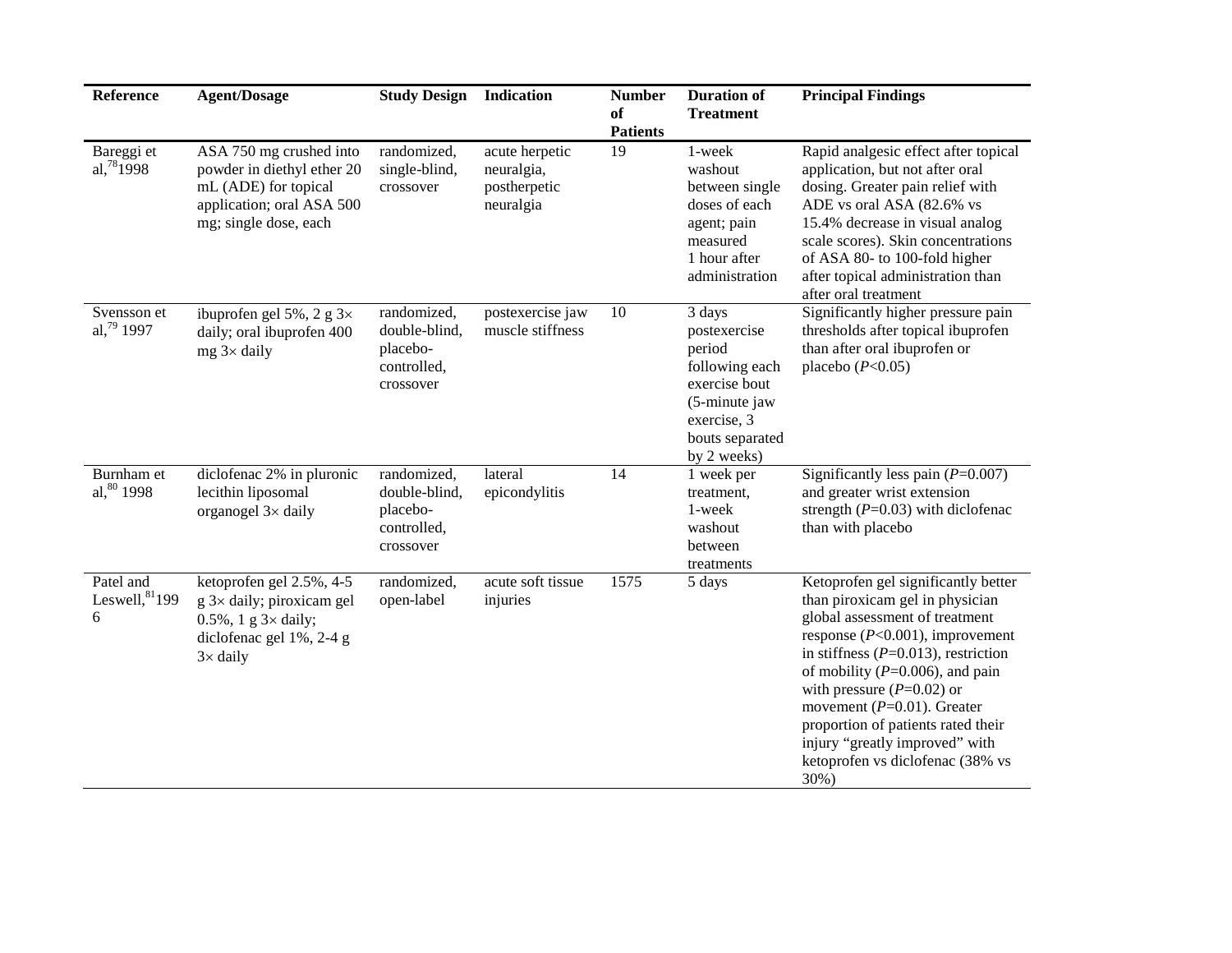| <b>Reference</b>                               | <b>Agent/Dosage</b>                                                                                                                                                                     | <b>Study Design</b>                                                  | <b>Indication</b>                                         | <b>Number</b><br>of<br><b>Patients</b> | <b>Duration of</b><br><b>Treatment</b>                                                                                | <b>Principal Findings</b>                                                                                                                                              |
|------------------------------------------------|-----------------------------------------------------------------------------------------------------------------------------------------------------------------------------------------|----------------------------------------------------------------------|-----------------------------------------------------------|----------------------------------------|-----------------------------------------------------------------------------------------------------------------------|------------------------------------------------------------------------------------------------------------------------------------------------------------------------|
| De Benedittis<br>and<br>Lorenzetti, 82<br>1996 | ASA (median dose: 1000<br>mg) in diethyl ether;<br>diclofenac (median dose:<br>100 mg) in diethyl ether;<br>indomethacin (median<br>dose: 75 mg) in diethyl<br>ether; single dose, each | randomized,<br>double-blind.<br>placebo-<br>controlled,<br>crossover | acute herpetic<br>neuralgia,<br>postherpetic<br>neuralgia | 37                                     | pain measured<br>after single<br>dose of each<br>agent (total of<br>4 single<br>sessions of<br>each topical<br>agent) | Only ASA superior to placebo in<br>reduction ( $P<0.05$ ) and duration<br>$(P<0.01)$ of pain relief                                                                    |
| Rowbotham<br>et al, $83$ 1996                  | lidocaine patch 5%, 700<br>mg/patch, $\leq$ 3 patches/day;<br>vehicle only (placebo)                                                                                                    | randomized,<br>double-blind,<br>vehicle-<br>controlled,<br>crossover | postherpetic<br>neuralgia                                 | 35                                     | four 12-hour<br>application<br>sessions: 2<br>lidocaine, 1<br>vehicle, 1 no<br>treatment                              | Significant pain relief with<br>lidocaine patches from 30 minutes<br>to 12 hours, compared with no<br>treatment, and from 4-12 hours,<br>compared with control patches |
| Roth, 84 1995                                  | diclofenac 3%/sodium<br>hyaluronate 2.5% gel, 2 g<br>$4 \times$ daily                                                                                                                   | randomized,<br>placebo-<br>controlled                                | osteoarthritis                                            | 119                                    | 2 weeks                                                                                                               | Greater analgesic effect with<br>diclofenac than with placebo,<br>effect not significant ( $P=0.057$ )                                                                 |
| Campbell and<br>Dunn, 85 1994                  | ibuprofen cream, 4 inches<br>$4 \times$ daily                                                                                                                                           | randomized,<br>double-blind,<br>placebo-<br>controlled               | acute ankle<br>sprain                                     | 100                                    | $\leq$ 2 weeks                                                                                                        | Significant reduction in pain scores<br>during first 48 hours of treatment<br>(days 2 and 3) with ibuprofen vs<br>placebo $(P<0.05)$                                   |
| Airaksinen et<br>al, 86 1993                   | ketoprofen gel 2.5%, 125<br>mg/dose, 5 g $2 \times$ daily                                                                                                                               | randomized,<br>double-blind,<br>placebo-<br>controlled               | acute soft tissue<br>injuries                             | 56                                     | 7 days                                                                                                                | Significant reduction in pain at rest<br>with ketoprofen compared with<br>placebo $(P<0.05)$                                                                           |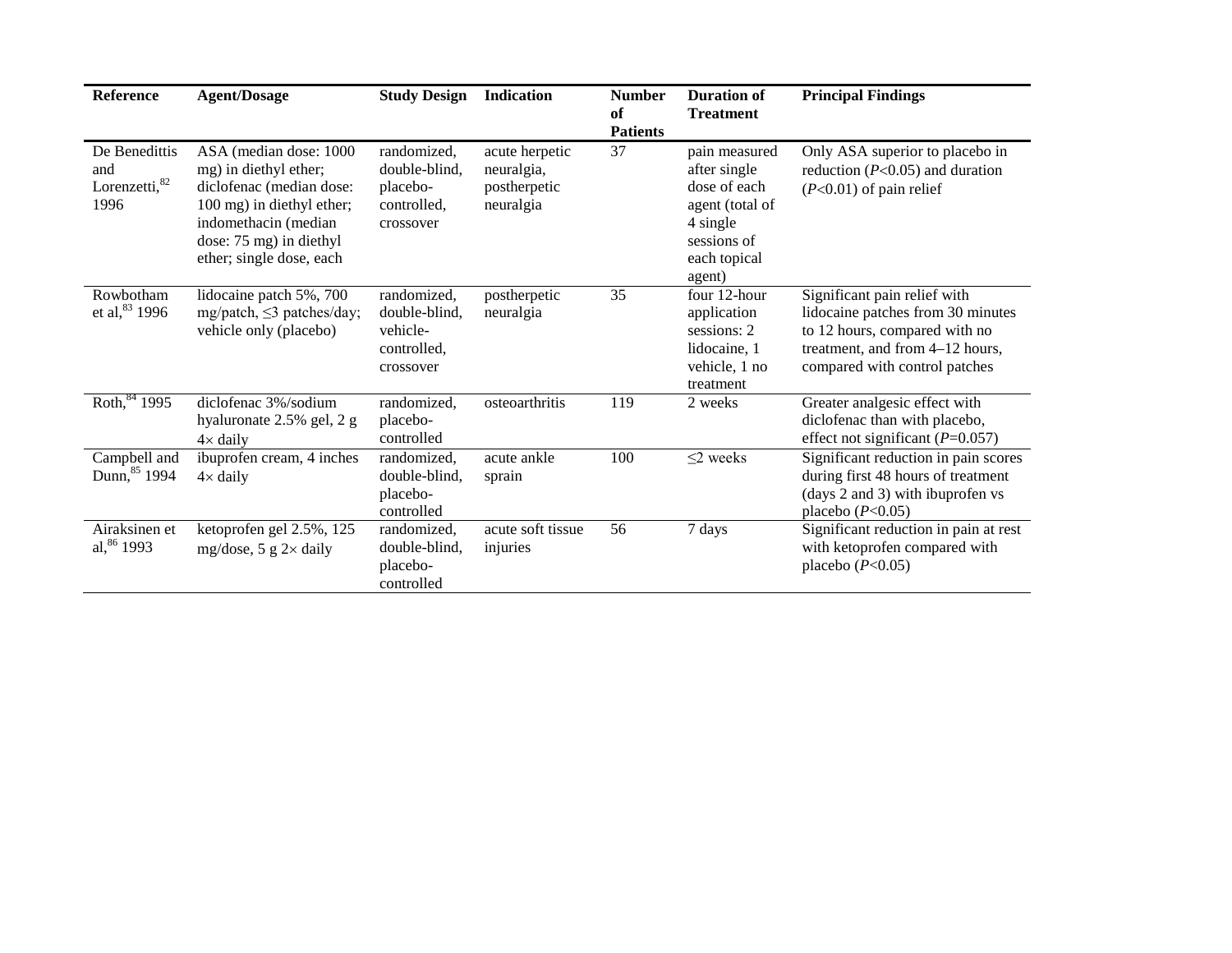| Reference                                | <b>Agent/Dosage</b>                                                                                                                                                                                                                                              | <b>Study Design Indication</b>                                 |                                                           | <b>Number</b><br>of<br><b>Patients</b> | <b>Duration of</b><br><b>Treatment</b> | <b>Principal Findings</b>                                                                                                                                                                                                                                                                                                 |
|------------------------------------------|------------------------------------------------------------------------------------------------------------------------------------------------------------------------------------------------------------------------------------------------------------------|----------------------------------------------------------------|-----------------------------------------------------------|----------------------------------------|----------------------------------------|---------------------------------------------------------------------------------------------------------------------------------------------------------------------------------------------------------------------------------------------------------------------------------------------------------------------------|
| De Benedittis<br>et al, 87 1992          | ASA (mean dose: 1030)<br>mg) in diethyl ether $3\times$<br>daily                                                                                                                                                                                                 | open-label                                                     | acute herpetic<br>neuralgia,<br>postherpetic<br>neuralgia | 45                                     | 4 weeks                                | Topical ASA/diethyl ether<br>promoted healing of herpetic<br>lesions. In ASA treatment group,<br>incidence of postherpetic neuralgia<br>lower than that of disease natural<br>history in publications                                                                                                                     |
|                                          | ASA (median dose: 1000<br>mg) in diethyl ether,<br>indomethacin (median<br>dose: 75 mg) in diethyl<br>ether, or diclofenac<br>(median dose: 100 mg) in<br>diethyl ether                                                                                          | pilot double-<br>blind,<br>placebo-<br>controlled<br>crossover |                                                           | 11                                     | single session                         | ASA (but not indomethacin or<br>diclofenac) was significantly<br>superior to placebo in respect to<br>pain relief $(P<0.05)$                                                                                                                                                                                              |
| Russell, 88199<br>1                      | piroxicam 0.5% gel, 5 mg<br>$4 \times$ daily                                                                                                                                                                                                                     | randomized,<br>double-blind,<br>placebo-<br>controlled         | acute soft tissue<br>injuries                             | 200                                    | $7-21$ days                            | Significantly greater reductions in<br>pain, joint restriction, pressure<br>threshold, and tenderness with<br>piroxicam, compared with placebo<br>(P<0.05)                                                                                                                                                                |
| Akermark<br>and<br>Forsskåhl, 891<br>990 | indomethacin in 1%<br>alcoholic solution (3-5 $\times$<br>$0.5-1.5$ mL spray) and 3<br>placebo capsules daily;<br>placebo spray $(3-5 \times 0.5$ -<br>1.5 mL) and 3<br>indomethacin capsules<br>(25 mg) daily; placebo<br>spray and 3 placebo<br>capsules daily | randomized,<br>double-blind,<br>double-<br>dummy               | superficial<br>overuse sports<br>injuries                 | 70                                     | 2 weeks                                | Per patient assessment,<br>significantly greater pain reduction<br>with topical indomethacin than<br>with oral indomethacin on days 3<br>and 7 ( $P<0.05$ ). No significant<br>group differences during second<br>week. Systemic AEs (mainly<br>gastrointestinal and central<br>nervous system) with oral<br>indomethacin |
| Baixauli et<br>al, 90 1990               | naproxen 10% gel, 3-5 g<br>$2\times$ daily; ketoprofen 10%<br>gel, $3-5$ g $2 \times$ daily                                                                                                                                                                      | randomized,<br>single-blind                                    | acute soft tissue<br>injury                               | 30                                     | 7 days                                 | Gels comparable in efficacy and<br>tolerability, but naproxen showed<br>significantly greater reduction in<br>pain with deep palpation on day 3<br>$(P=0.02)$                                                                                                                                                             |